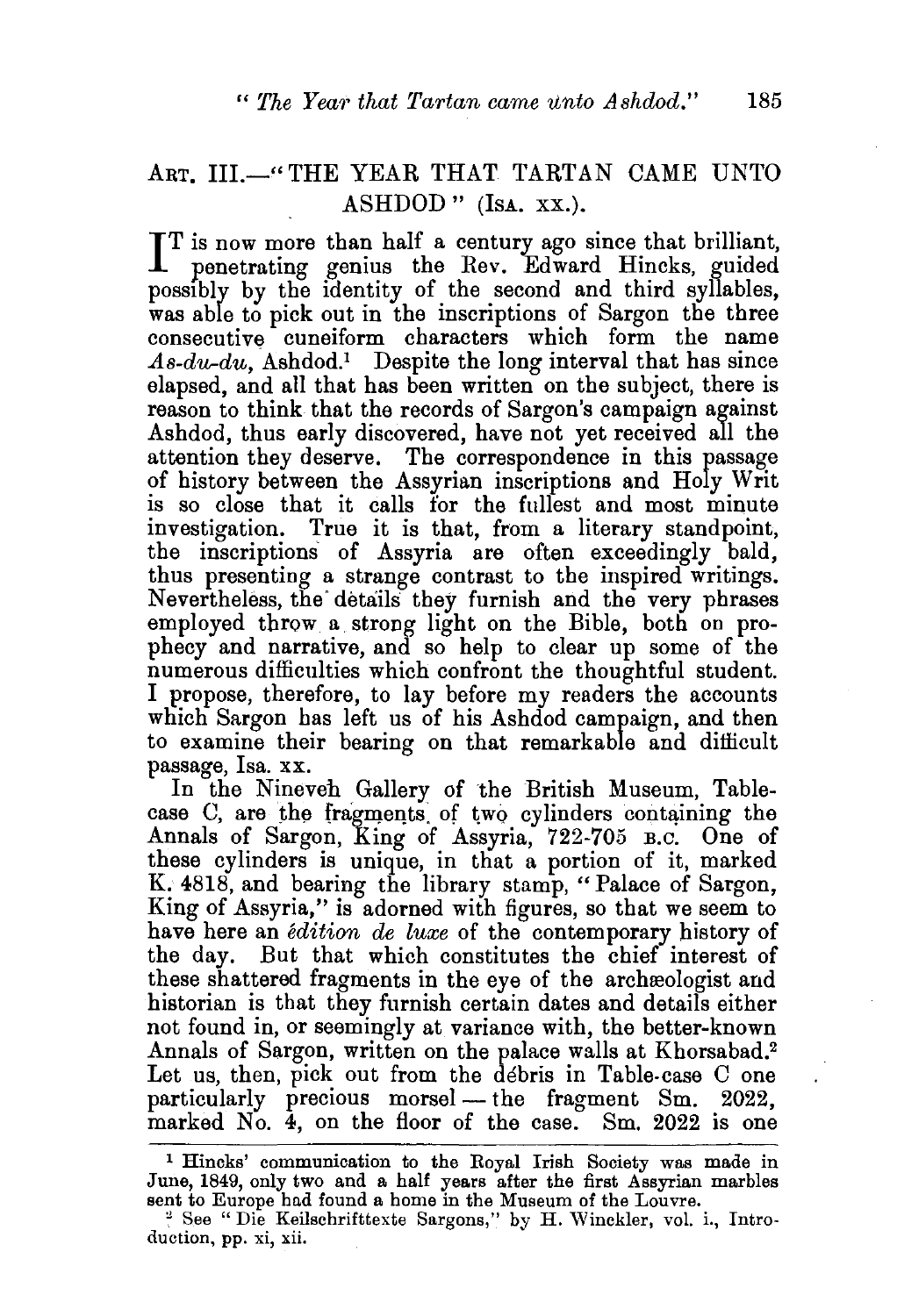of the larger of the small fragments, and has two inscribed faces. The longer face, with which we are concerned, is about  $1\frac{1}{2}$  inches in height, and has a dividing line drawn across it near the bottom. Immediately below this line, and somewhat to the left, there can be seen with the help of a magnifying-glass a group of nine cuneiform indentations, arranged in three parallel horizontal rows. Even the uninitiated will easily understand that we have here a representation of the number "9." It is this group, then, which gives to the fragment its special interest, for it tells us, as I am about to show, "the year that Tartan came unto Ashdod." Now, since this coming of the Tartan, or Assyrian commanderin-chief, to Ashdod was the beginning of the Ashdod troubles, it may be well for me to place before my readers a literal translation of this fragment, not omitting the portion above the dividing line, which, as we shall see, has an important bearing on what follows. The fragment Sm. 2022, then, may be thus translated :

> " as a spoil • • • • • • • • • . • • . • Matti, of the country of Atuna,l who to [Mita of] the country of Muska<sup>2</sup> trusted  $\cdots$  the capture of Amris<sup>3</sup> and his spoiling saw, and his heart trembled. For [to pay] tribute to the yoke of the god Ashur [they sent] their envoy, who a message [of grace J to the country of Sikris<sup>+</sup> in the country of Media to my presence brought, and [kissed my feet.]"

" In my 9th year.<br> $\therefore$  ereat... . . Ashdod .

The above fragment presents two difficulties. In the first place, the portion above the dividing line, which must, of course, refer to Sargon's eighth year, records the capture of Amris and the sending of tribute by Matti and others to the King of Assyria in Media as taking place in that same eighth year; whereas in the better-known Annals from Khorsabad

<sup>1</sup>Atuna, or Tunna, possibly the Dana of Xenophon's "Anabasis," lib. i., cap. ii., 20, on the northern slope of the Taurus, from which a

<sup>2</sup> Muskâ, or Muski, the Meshech of Gen. x. 2 and Ezek. xxxviii. 2.  $\frac{3 \text{ Amris}}{1 \text{ Amris}}$ , or Ambaris, King of Tabal, was Sargon's son-in-law. He had received from Sargon the neighbouring province of Cilicia as a dowry along with his daughter. His subsequent rebellion called forth the bitter reproaches of the Assyrian king. Tabal—the Tubal of Gen. x. 2—lay to the north of Cilicia, and was bordered on the north-east by Muskâ.

<sup>4</sup> Sikris was one of six Median provinces conquered by Sargon in his sixth year, and which revolted from him in the following year. See Winckler's version of the annals, lines 73 and 84.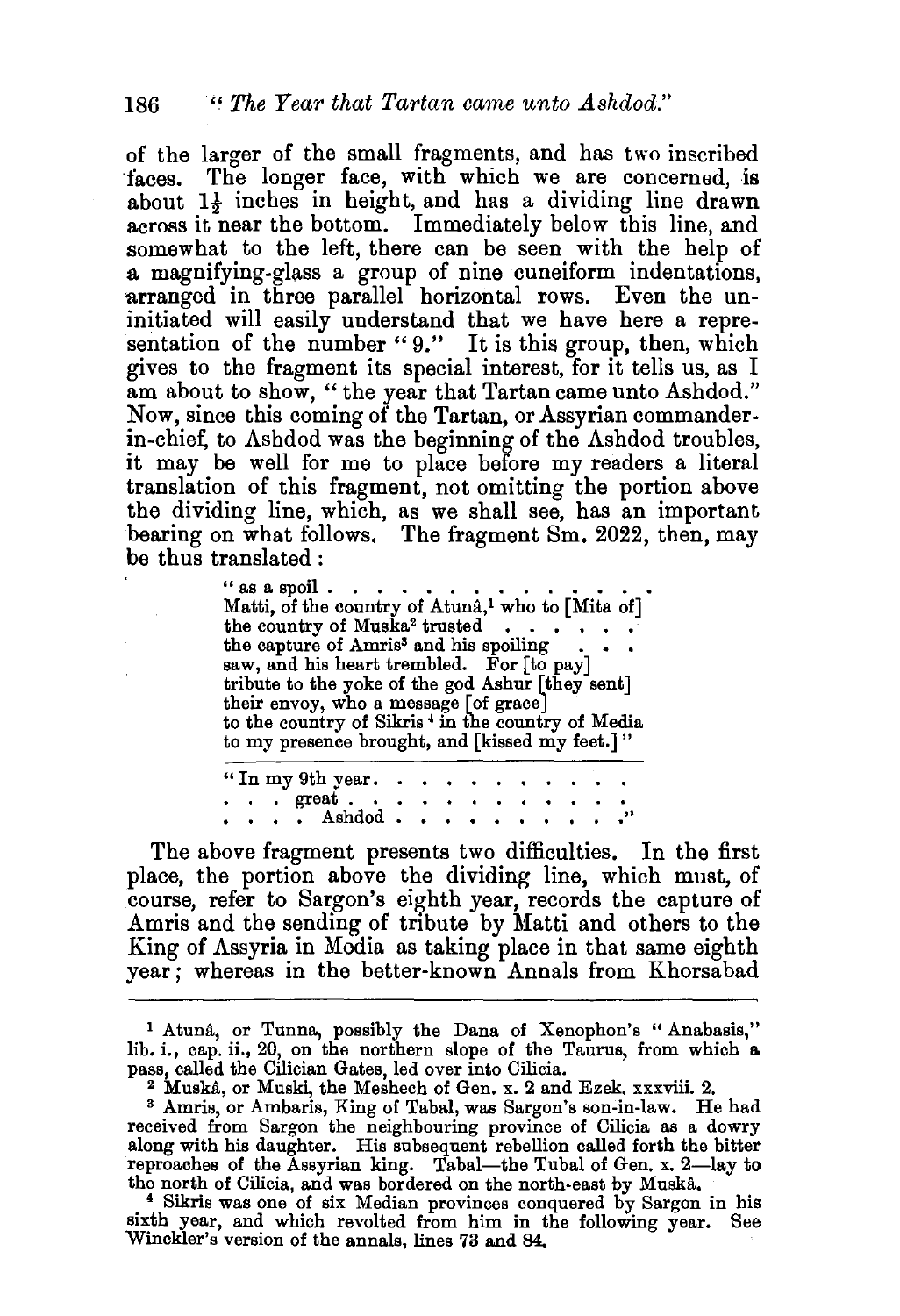the capture and carrying off of Amris are set down under Sargon's ninth year, in which year also, as in our fragment, the Great King is represented as carrying on a campaign in Media and the Far East. Now, as the annals in this portion reach us in *two* versions—viz., from Halls II. and V. of the palace at Khorsabad-there can be no mistake as to the  $correctness of the date given.<sup>1</sup>$  Are we, then, to suppose the number " 9" on fragment Sm. 2022 to be a mere slip of the pen ? This also is out of the question. To form the number " 9" the scribe had to make nine indentations. To form the number "10," which would make our fragment tally with the Khorsabad Annals, only one, or at the most two, indentations would be required.2 Equally unlikely is it that the scribe who wrote Sm. 2022 should have been in ignorance of the exact date of the recent events he was recording. But the best proof that the "9" is neither a slip of the pen nor an error of ignorance is afforded by another small fragment, Sm. 2021, also to be found in Table-case C, and which Winckler justly regards as belonging to the same cylinder as Sm. 2022. The fragment Sm. 2021, which is also marked with a dividing line, reads as follows :

> . . . . . . together with their dwellings a heavy spoil I carried off . . . . . . . . " In my 5th year, which in

Assurli, king of the country of Karalla . . . "

Here we notice a difference in the number of the year exactly similar to that in Sm. 2022, seeing that the revolt of Assurli of Karalla, here set down under Sargon's fifth year, is in the Annals assigned to the sixth year, no mention being there made of that king and his country under the fifth year.<sup>3</sup> The conclusion is thus inevitable, first, that the fragments Sm. 2021 and Sm. 2022 are portions of one and the same cylinder, and, second, that the reckoning of time on this cylinder, supposing the year to begin with the same month Nisan, is one year later than the reckoning adopted in the Annals. In other words, the Annals make Sargon's reign to commence in the year B.c. 722, his accession year ; whereas our cylinder, which, after Winckler, we will call Cylinder B,

<sup>1</sup>The carrying off of Amris in Sargon's ninth year is vouched for by the inscriptions on two slabs given by Winckler in "Die Keilschrifttexte Sargons." See vol. ii., p. 7, plate 14, lines 6 and 9; also p. 18, plate 38,

lines 12 and 14.  $\frac{2}{1}$  If a three-cornered stylus were used, it could be done with a twist of the instrument in one stroke, or at any rate without taking the stylus off the clay.

<sup>3</sup> See Winckler's version of the Annals, lines 58-64.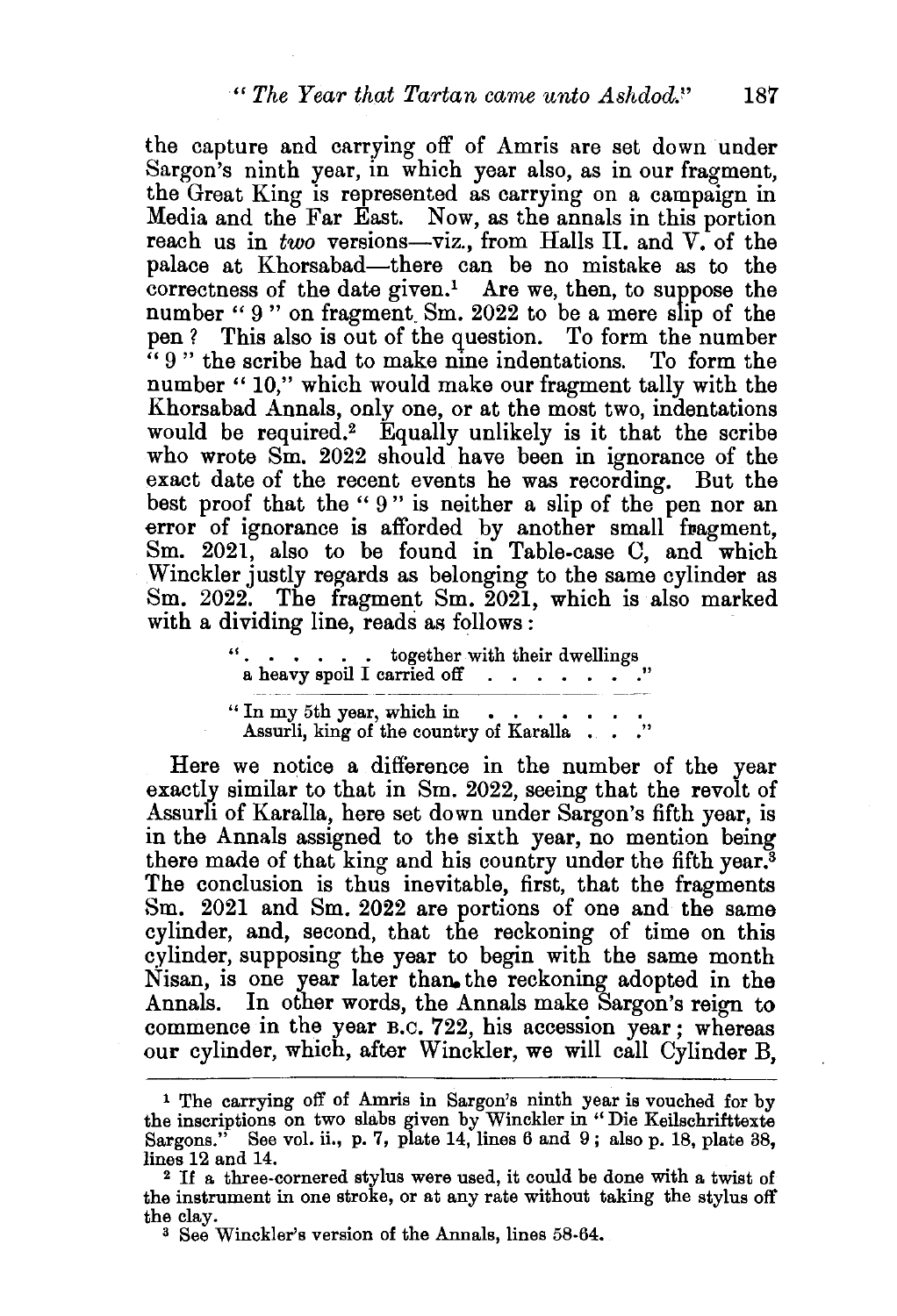regards 721 B.C. as the commencement of the reign.<sup>1</sup> From this conclusion we obtain the following remarkable result : The capture of Samaria is assigned by the Annals to the accession year of Sargon, and recorded as the very first event in his reign. But according to this new reckoning of time on Cylinder B, that event would not be included in the reign of Sargon at all, but would be looked upon as falling in the reign of his predecessor, Shalmaneser IV. When, then, it is objected that our sacred records in 2 Kings  $xvii$ . 3-6 assign the capture of Samaria to Shalmaneser, we can answer that they are no more at fault than Cylinder B, which from its ornate decoration may well have been intended for one of Sargon's palace halls.2

The second difficulty in Sm. 2022 is connected with the mention of Ashdod in the part below the dividing line. According to the reckoning of time adopted on this fragment, something must have happened at Ashdod at the beginning of Sargon's ninth year-i.e., at the beginning of the tenth year, according to the better-known reckoning of the Annals, the year 712 B.c. Now, when we turn to the Annals and examine the record of this tenth year, we find no mention whatever of Ashdod. Not till we come to the. second and closing portion of the record for the eleventh year do we meet with the account of the famous campaign against that city.<sup>3</sup> What, then, is the solution of this second difficulty? Simply this: that the mention of Ashdod on the fragment Sm. 2022 does not refer to the siege of that town, which, as just stated, forms the second and closing event in the record for the following year, but in all probability does refer to the first of those political events which led up to the siege-viz., the coming of the Tartan to Ashdod. To make this plain, I will now give the different accounts of the Ashdod imbroglio found in the inscriptions of Sargon, beginning with the one

<sup>1</sup> I can give no explanation of this. The reckoning cannot be from Sargon's eponym year, which was 719 B.c. See Schrader's ." Cuneiform Inscriptions and the Old Testament," vol. ii., p. 184. 2 The fragment K. 4818, mentioned above as being adorned with

<sup>&</sup>lt;sup>2</sup> The fragment K. 4818, mentioned above as being adorned with figures, is regarded by Winckler as belonging to Cylinder *B*—*i.e.*, to the same cylinder as Sm. 2022. For another and excellent explanation of the difficulty in 2 Kings xvii. 3-6, see Sayce's "Higher Criticism," pp. 419, 420.

 $\overline{\phantom{a}}$  3 For the capture of Ashdod as happening in Sargon's eleventh year, see the inscription on the slab which figures as plate 27 on p. 13 of vol. ii. of Winckler's work. The rebellion of Azuri is mentioned in line 6 of the inscription ; then, a little further on, in line 13, we read, " In my *twelfth* year." Compare also p. 14, plate 30, line 2, " In my twelfth year," and note the verbal accordance between plate 30, lines 1, 2, and plate 27, lines 12 and 13.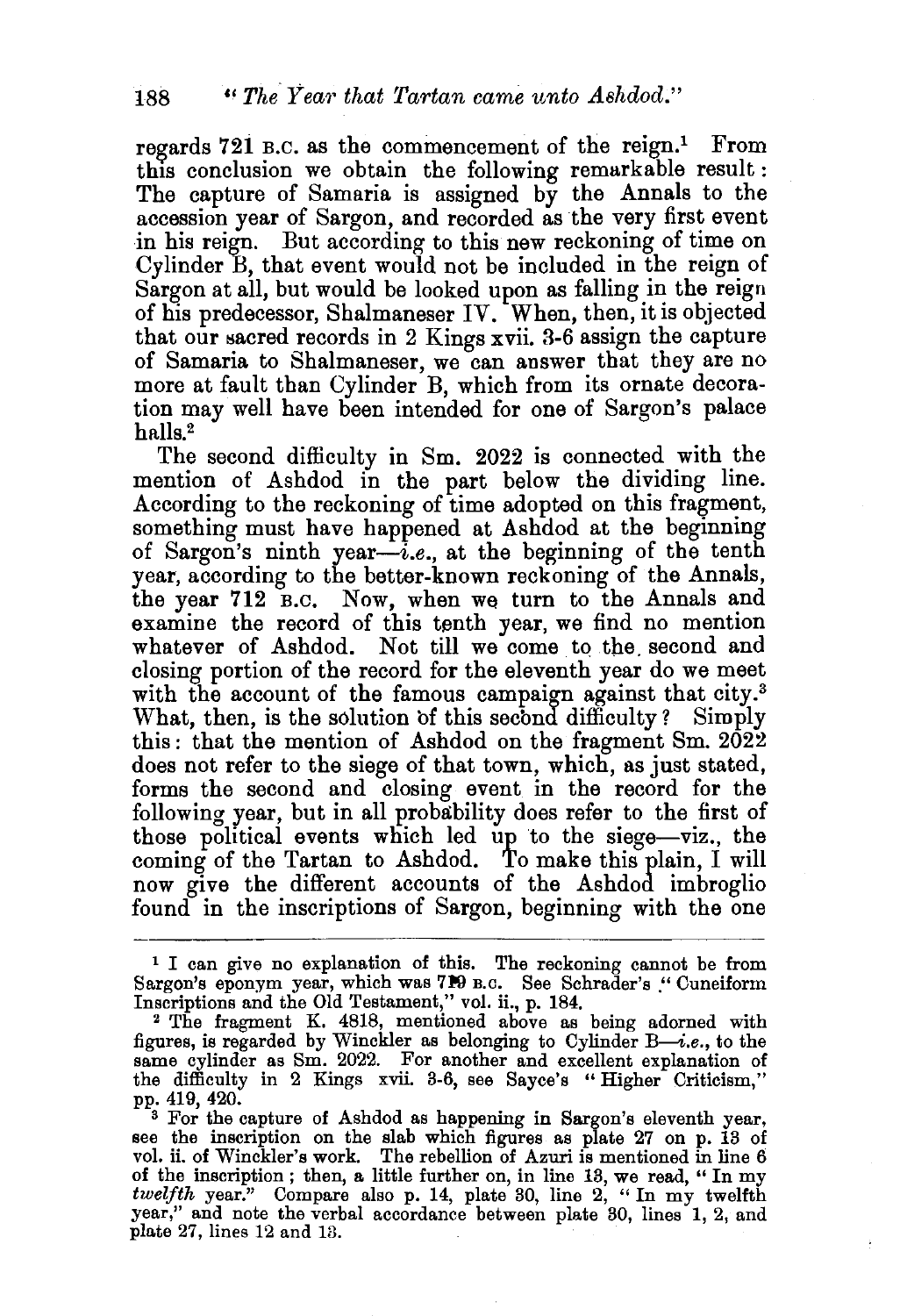in the Annals (lines 215-228) already referred to, which runs thus :  $\mathbf{u} = \mathbf{u} \times \mathbf{v}$  . The set of  $\mathbf{u} \times \mathbf{v}$ 

215 ". . . . . . . . . Azuri, King of Ashdod, not to bring tribute his heart was set, and to the kings in his neighbourhood proposals of rebellion against Assyria he sent. Because of the evil

- he did, over the men of his land I changed his lordship. Akhimiti, his own brother, to
- sovereignty<br>over them I appointed. The Khatte,<sup>1</sup> plotting rebellion, hated his lordship ; and
- 220 Yatna, who had no title to the throne, who like themselves
	- the reverence due to my lordship did not acknowledge, they set up over them.
		- In the wrath of my heart, riding in my war chariot,<sup>2</sup> with my cavalry, who do not retreat from the place whither I turn my hands, to Ashdod,

his royal city, I marched in haste. Ashdod, Gimtu,

- 225 Asdudimmu, I besieged and captured. The gods dwelling therein, himself,
	- together with the people of his land, gold, silver, [the treasures] of his palace, I counted for a spoil.
	- Those towns I built anew. People of the countries conquered by my hands I settled therein, my officers as governors over them I set, and with the people of Assyria I numbered them, and

228 they bore my yoke. In my twelfth year Marduk-apal-iddina,"3 etc.

The above extract forms, as already stated, the second and closing portion of the record given in the Annals under Sargop.'s eleventh year, 711 B.c., the earlier portion of the record for this year being occupied with the account of the expedition against Muttallu of Gamgum.4 Very similar to this account of the siege of Ashdod is the one given in the Great Inscription of Khorsabad, lines 90-112. As, 'however, this latter contains some additional particulars, and especially one remarkable variation, the usurper Yatna being here styled Yamani, I subjoin the closing portion of it (lines  $97-112$ ), which reads thus:

97 " In the rage of my heart the main body of my army I did not muster, I did not collect my munition of war. With my wariiors, who the place whither I turn

100 my hands do not retreat from, to Ashdod I marched. Now he, Yamani, the advance of my expedition

heard of from afar, and to the frontier of Egypt<sup>5</sup> on the border of the country of Melukhkha he fled.

His whereabouts was not seen. Ashdod, Gimtu, Asdudimmu,

<sup>&</sup>lt;sup>1</sup> *I.e.*, Hittites, men of the land of Heth. See Pinches' "Old Testament," p. 322.<br> $\frac{1}{2}$  Lit., "The chariot of my feet."

<sup>&</sup>lt;sup>3</sup> The Merodach-baladan of Scripture.<br><sup>4</sup> The same order is observed in the Great Inscription of Khorsabad, the campaign against Gamgum immediately preceding that against Ashdod.

 $\delta$  *Mutsuri*=Heb. מַצור $\Delta$ , Isa. xix. 6 and xxxvii. 25.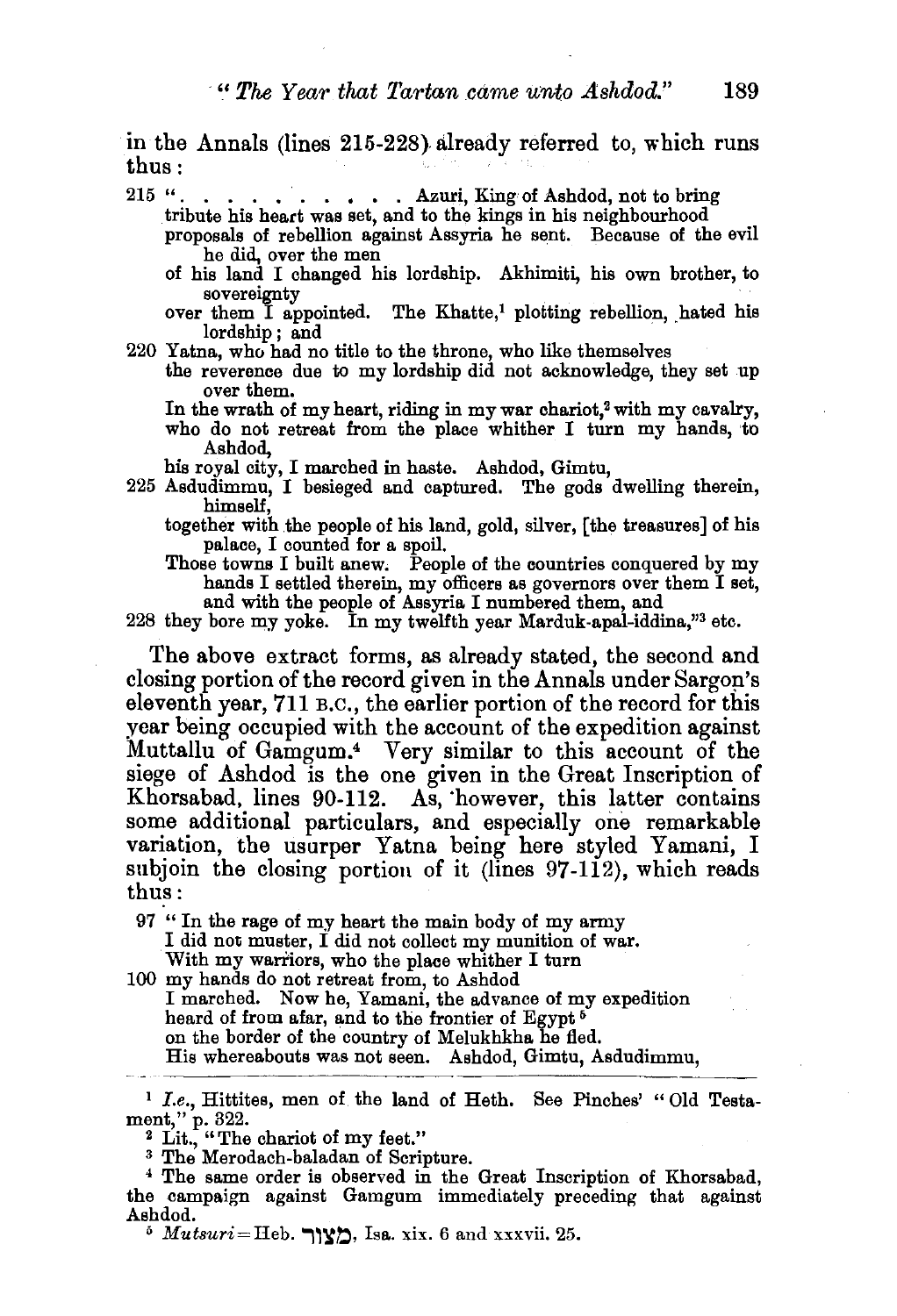.105 I besieged, I captured. His gods, his wife, his sons, his daughters, the goods, treasures, and valuables of his palace, with the people of his land,<br>I counted for a spoil. Those towns anew

I built. People of the countries conquered by my hands,

- who within  $\cdot$  .  $\cdot$  of the rising sun, I settled therein, and my officers over them I appointed, with the men of Assyria I numbered them, and they bore my yoke. The king of Melukhkha<br>110 who, within  $\cdots$  an inaccessible region, a path  $\cdots$ 
	- . who from ancient days, the  $\hat{a}d\hat{u}$  of Nannar, his fathers to the kings my fathers
		- their messengers did not send to inquire after their welfare, the might of Ashur Nebo and Merodachl [he heard of] from afar, and the dread of my royal splendour overwhelmed him, and fear overpowered him.
- 112 Into strong fetters, iron bonds, he cast him; to Assyria the road [he caused him to take, and] brought him to my presence."

With the close of the above extract, compare the following brief notice in the Inscription from Hall XIV. of the palace at Khorsabad :

" Yamani of Ashdod feared my arms; his wife, his sons, his daughters, he left, and to the frontier of Egypt on the border of Melukhkha he fled, and sat him down like a *sharaku.*<sup>2</sup> Over the whole of his wide land and scattered people my officers

as governors I appointed, and I increased the realm of Ashur, the king of the gods.

[the king] of Melukhkha, the brightness of Ashur my lord overwhelmed him, he put iron bonds on his hands and feet, and caused him to be brought to Assyria to my presence."

Other short notices of the campaign ·against Ashdod are as follows: First, in the Inscriptions on the Pavement of the Doors, No. IV., Sargon is described as the hero.

" who took Samaria and the whole land of Beth-Omri, who carried captive Ashdod ";

in which passage the association of Samaria with Ashdod has no historical or chronological signification, but is purely geographical. Again, in the Bull Inscription, lines 17-21, we read of Sargon as

17 " Carrying captive the princes of Carchemish, Hamath, Kummukh, and Ashdod, the wicked Khatte, who do not the whole of their land appointed his officers as prefects, and numbered them with the people of Assyria."

There now only remains the most interesting, but sadly obliterated, account of the Ashdod campaign, found by the

<sup>1</sup>Sargon's three favourite divinities, regarded by him as the bestowers of sovereign power, Assur being the national god of Assyria, Nebo and Merodach the gods of the mother-city of Babylon.<br><sup>2</sup> I am unable to explain this expression.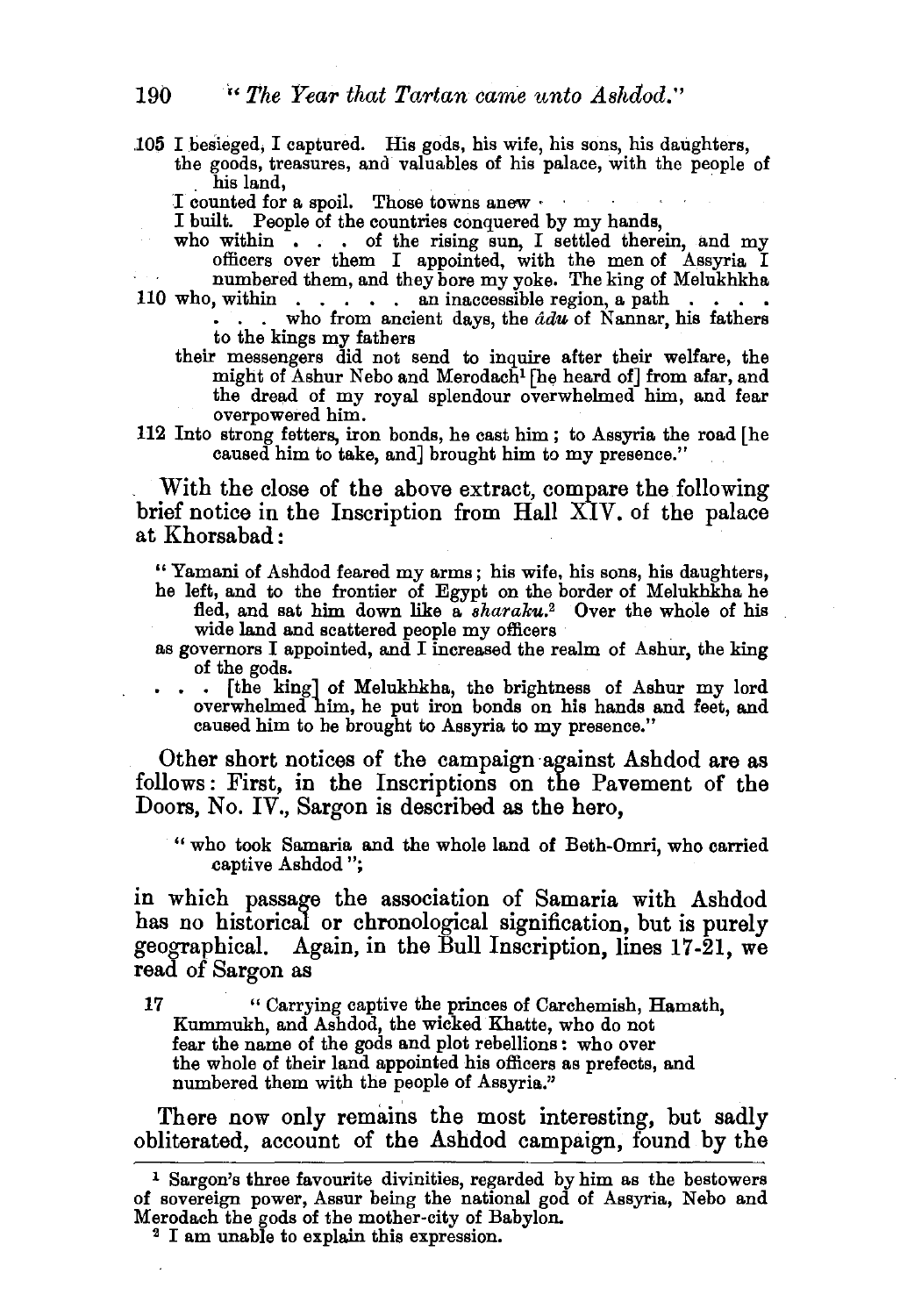late Mr. George Smith of the British Museum on the broken cylinder which Winckler calls Cylinder A. This cylinder is marked "No. 1" on the floor of Table-case C, and entered as K.  $1668 + D.T.$  6 in the Museum Guide. Mr. Smith very naturally looked on the fragments Sm. 2022 and K. 1668 as well-nigh contiguous parts of the same cylinder. He therefore joined them together, and filling in the lacunce with that skill in which he stands unrivalled, furnished us with the translation given in Chapter xv. of his "Assyrian Discoveries." Experts, however, bave since decided that Sm. 2022 and K. 1668 belong to different cylinders; and, even if their judgment in this instance should be at fault, it would still be impossible to join on Sm. 2022 to K. 1668. For, as we have already seen, the lower part of Sm. 2022 refers to the ninth year of Sargon-i.e., to the tenth year according to the reckoning adopted in the Annals-whilst the siege of Ashdod, recorded on K. 1668, belongs to the eleventh year according to the annalistic reckoning. The great interest which attaches to the account given on K. 1668 warrants me in presenting it to my readers in its entirety.<sup>1</sup> The record reads thus:

| " from                                                                 |
|------------------------------------------------------------------------|
| Akhimiti<br>$\cdot$ $\cdot$ $\cdot$ $\cdot$ $\cdot$ $\cdot$            |
| his own brother, over [them].                                          |
| tribute and gift $\ldots$ , $\ldots$ , $\ldots$                        |
| $5$ as of kings [former]                                               |
| on him $I$ placed $\ldots$                                             |
| The wicked people                                                      |
|                                                                        |
| not to bring tribute $\ldots$ , $\ldots$ , $\ldots$                    |
| [they planned, and] $\ldots$ .                                         |
| 10 their prince, revolt $\ldots$ ,                                     |
|                                                                        |
| they expelled him.                                                     |
| Yamani, a soldier                                                      |
| to sovereignty over them $[$ on the throne $] \cdot \cdot$             |
| 15 of his lordship they set [him, and].                                |
| their city.                                                            |
| of battle $\cdots$                                                     |
|                                                                        |
|                                                                        |
| $20$ . $\ldots$ together $\ldots$                                      |
| . . its environs, a moat                                               |
|                                                                        |
| cubits in depth $\ldots$ .                                             |
| they reached the underground waters. <sup>2</sup> In order to.<br>[The |
| people]                                                                |
| of Philistia, Judah, E[dom],                                           |

<sup>&</sup>lt;sup>1</sup> For the fragment K. 1668 in the cuneiform, see " Die Keilschrifttexte Sargons," vol. ii., plate 44.

<sup>&</sup>lt;sup>2</sup> This was the plan adopted by Merodach-baladan when fortifying Dur-Yakin. See the Great Inscription of Khorsabad, line 128. Jerusalem could have no such defences; nevertheless, " There the LoRD will be with us in majesty," says Isaiah (xxxiii. 21), *"a place of broad rivers and*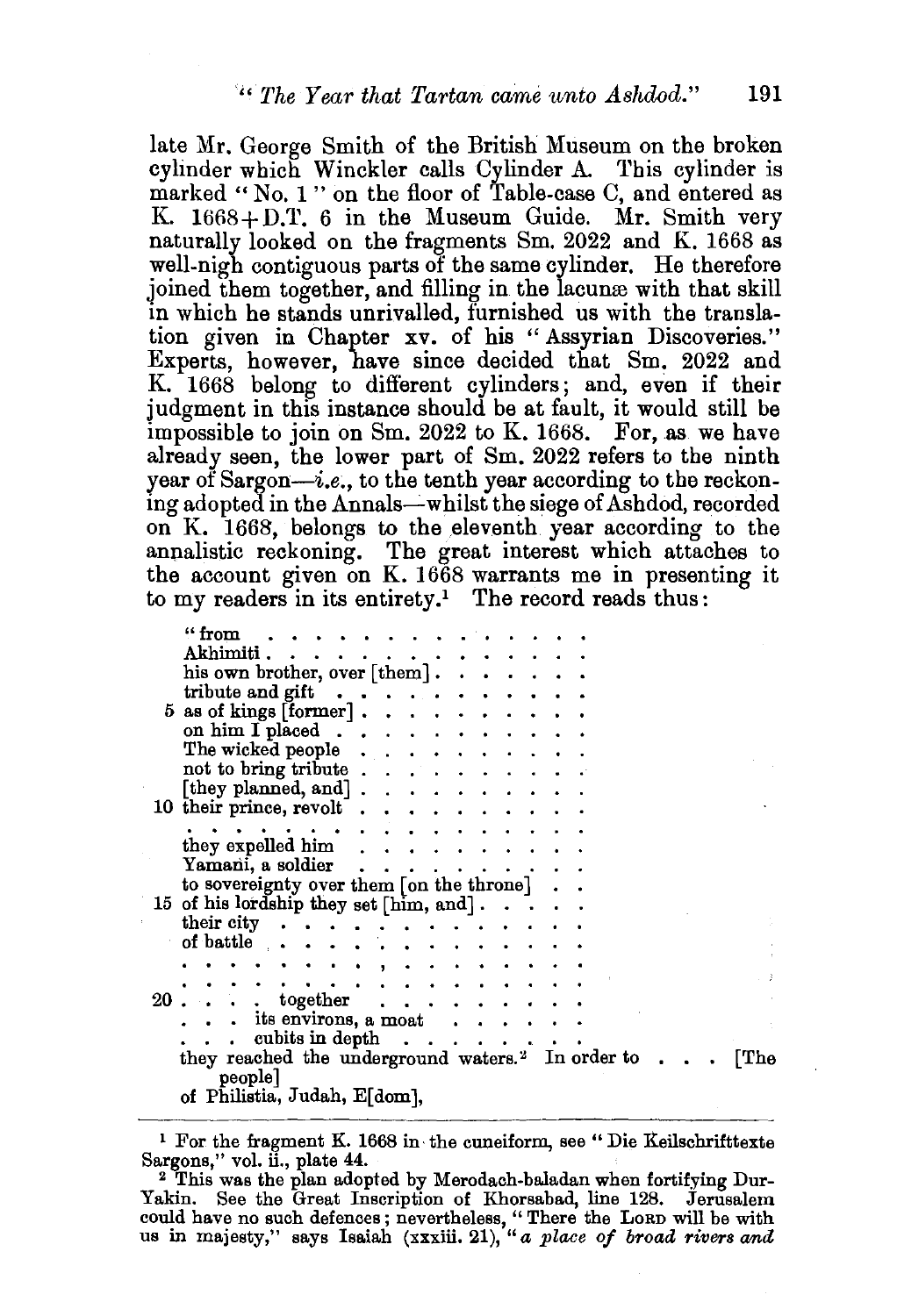|    | 25 Moab, dwelling beside the sea, <sup>1</sup> bringing the tribute [and]<br>gift of Ashur, my lord,                     |  |  |  |  |  |  |  |  |  |  |                             |  |  |                                               |  |                                                                                                                                                                                                                                |
|----|--------------------------------------------------------------------------------------------------------------------------|--|--|--|--|--|--|--|--|--|--|-----------------------------|--|--|-----------------------------------------------|--|--------------------------------------------------------------------------------------------------------------------------------------------------------------------------------------------------------------------------------|
|    | speaking seditions, acting with base wickedness,                                                                         |  |  |  |  |  |  |  |  |  |  |                             |  |  |                                               |  |                                                                                                                                                                                                                                |
|    |                                                                                                                          |  |  |  |  |  |  |  |  |  |  |                             |  |  |                                               |  |                                                                                                                                                                                                                                |
|    | who, in order to stir up rebellion against me, to Pharaoh<br>King of Egypt, a prince who did not save them, <sup>2</sup> |  |  |  |  |  |  |  |  |  |  |                             |  |  |                                               |  |                                                                                                                                                                                                                                |
|    | 30 brought their offerings of peace, and requested of him                                                                |  |  |  |  |  |  |  |  |  |  |                             |  |  |                                               |  |                                                                                                                                                                                                                                |
|    |                                                                                                                          |  |  |  |  |  |  |  |  |  |  |                             |  |  |                                               |  |                                                                                                                                                                                                                                |
|    | an alliance. I, Sargon, the lawful prince, <sup>3</sup>                                                                  |  |  |  |  |  |  |  |  |  |  |                             |  |  |                                               |  |                                                                                                                                                                                                                                |
|    | reverencing the oath of Nebo and Merodach, guarding                                                                      |  |  |  |  |  |  |  |  |  |  |                             |  |  |                                               |  |                                                                                                                                                                                                                                |
|    | the name of Ashur, the Tigris and Euphrates,                                                                             |  |  |  |  |  |  |  |  |  |  |                             |  |  |                                               |  |                                                                                                                                                                                                                                |
|    | when the surging flood was at its height, the flower of my army                                                          |  |  |  |  |  |  |  |  |  |  |                             |  |  |                                               |  |                                                                                                                                                                                                                                |
|    |                                                                                                                          |  |  |  |  |  |  |  |  |  |  |                             |  |  |                                               |  | 35 as on dry land I caused to march through. Now he, Yamani,                                                                                                                                                                   |
|    |                                                                                                                          |  |  |  |  |  |  |  |  |  |  |                             |  |  |                                               |  |                                                                                                                                                                                                                                |
|    | their king, who to his [own strength]<br>trusted, and did not submit to my lordship,                                     |  |  |  |  |  |  |  |  |  |  |                             |  |  |                                               |  |                                                                                                                                                                                                                                |
|    |                                                                                                                          |  |  |  |  |  |  |  |  |  |  |                             |  |  |                                               |  | the advance of my expedition from a far he heard of, and                                                                                                                                                                       |
|    |                                                                                                                          |  |  |  |  |  |  |  |  |  |  |                             |  |  |                                               |  |                                                                                                                                                                                                                                |
|    |                                                                                                                          |  |  |  |  |  |  |  |  |  |  |                             |  |  |                                               |  | the brightness of Ashur, my lord, overwhelmed him, and                                                                                                                                                                         |
|    |                                                                                                                          |  |  |  |  |  |  |  |  |  |  |                             |  |  |                                               |  |                                                                                                                                                                                                                                |
|    |                                                                                                                          |  |  |  |  |  |  |  |  |  |  |                             |  |  |                                               |  | . waters                                                                                                                                                                                                                       |
|    |                                                                                                                          |  |  |  |  |  |  |  |  |  |  |                             |  |  | kontra de la carte de la carte de la carte de |  |                                                                                                                                                                                                                                |
|    |                                                                                                                          |  |  |  |  |  |  |  |  |  |  |                             |  |  |                                               |  | $\cdots$ distant                                                                                                                                                                                                               |
|    |                                                                                                                          |  |  |  |  |  |  |  |  |  |  |                             |  |  |                                               |  | heled in the second contract of the field of the field of the field of the second contract of the second contract of the second contract of the second contract of the second contract of the second contract of the second co |
| 45 |                                                                                                                          |  |  |  |  |  |  |  |  |  |  | $\sim$ $\sim$ $\sim$ $\sim$ |  |  |                                               |  | ". Ashdod.                                                                                                                                                                                                                     |
|    |                                                                                                                          |  |  |  |  |  |  |  |  |  |  |                             |  |  |                                               |  |                                                                                                                                                                                                                                |

The reader is now in possession of the different historical texts bearing on the campaign against Ashdod, and he will see that they furnish us with a fairly circumstantial account of the sequence of political events which led up to and ended in the siege and capture of that town. In the first place, Azuri, King of Ashdod, deliberately refused to pay the wonted tribute to Assyria, and attempted to stir up rebellion amongst the neighbouring States. This led Sargon to depose Azuri, and set his brother Akhimiti on the throne. In order to effect this, he must have despatched an armed force to Ashdod. It is in all probability the despatch of such a force, and the successful achievement of the end in view, which were recorded on the fragment Sm. 2022 below the dividing line. As the prophet Isaiah informs us, this first expedition to Ashdod was led by the Tartan. Possibly this may be the reason why it was not thought worthy to be recorded in the Annals under Sargon's tenth year, 712 B.C. But when we come to the eleventh year, 711 B.c., and the annalist very propetly and suitably records the whole series of events leading up to the siege, two things at once strike us: first, that all these.events could not possibly have happened in the single year 711 B.C.; and secondly, as stated above, that a force must have previously

*streams,* wherein shall go no galley with oars, neither shall gallant ship

<sup>&</sup>lt;sup>1</sup> Matu Piliste, matu Yaüdi, matu U[dumu], matu Mâbi asibût<br>tamtim.

<sup>&</sup>lt;sup>2</sup> *Pir'u, sar matu Mutsri, malku la musezibusunu.* Compare Isa. xxx. 5, 7. 3 In allusion to the meaning of the name Sargon.